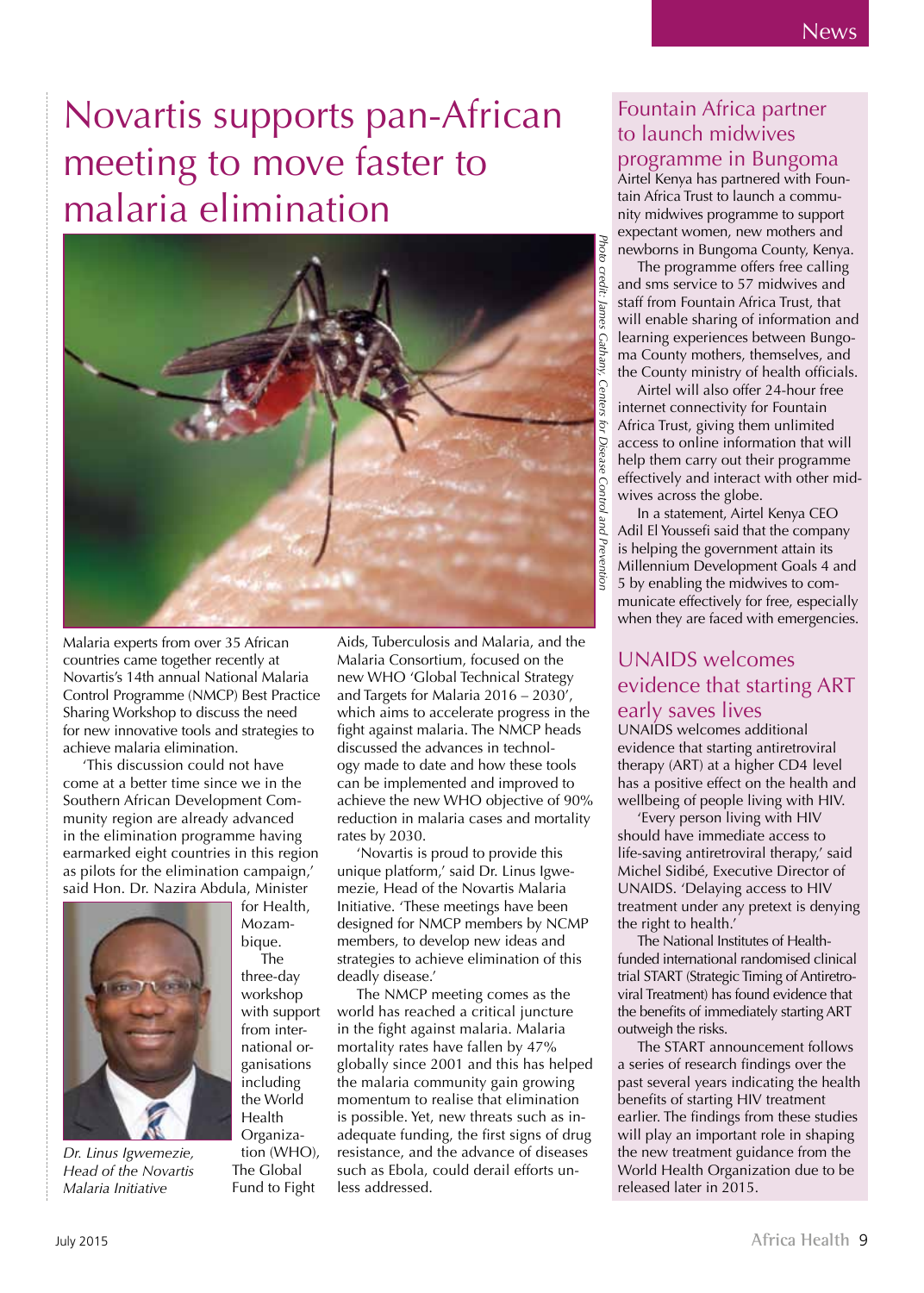#### Ghana halts Ebola vaccine trial

Ghana has halted a plan to test two Ebola vaccines in an eastern town after legislators backed local protests against the trials sparked by fears of contamination, officials said.

The country's Food and Drugs Authority said it had begun enlisting volunteers in Hohoe in the Volta region to be injected with drugs made by Johnson & Johnson and Bavarian Nordic as part of a global Ebola vaccine drive.

Youth leaders threatened to boycott the programme.

Ebola has killed more than 11 000 people in Guinea, Sierra Leone and Liberia since it began more than a year ago, but new cases have declined sharply. Ghana has yet to record a case.

'The health minister has suspended the trials indefinitely because the people said they don't want it,' Health Ministry spokesman Tony Goodman said.

#### Women and girls in Africa 'being left behind' in fight against HIV/AIDS

Young women and adolescent girls in Africa 'are still being left behind' in the fight against HIV/AIDs, according to a new joint report from the United Nations (UN) and the African Union.

In the sub-Saharan region, AIDSrelated illnesses remain the leading cause of death among girls and women of reproductive age.

In order to guide regional and global advocacy, and inform political dialogue on HIV/AIDS prevention and treatment among young women and adolescent girls, UNAIDS and the African Union have launched a joint report entitled, 'Empower young women and adolescent girls: Fast-tracking the end of the AIDS epidemic in Africa'.

The document outlines three political commitments to advance the rights and empowerment of Africa's young women and girls.

The commitments are to stop new HIV/AIDS infections among young women and adolescent girls in order to ensure that AIDS is no longer the leading cause of death among adolescents; to empower young women and adolescent girls through comprehensive sexuality education; and to prevent HIV infections among children and keep their mothers alive.

# Physicians and veterinarians must work together to combat health threats, says WMA leader

Dr. Xavier Deau, President of the World Medical Association (WMA), has called for an integrated approach by physicians and veterinarians to combat different types of health threats.

Speaking at a One Health conference in Madrid, organised by the WMA and the World Veterinary Association, in collaboration with the Spanish medical and veterinary associations, Dr. Deau said the world urgently needed such an approach to combat an increasing amount of antimicrobial resistance, but also the threat from re-emerging infections.

He said that human health, animal health, and the ecosystems were interlinked and it needed a coordinated, multidisciplinary approach to address risks that merged at the animal-humanecosystems interface.

'There is a commonly shared concern

that as cross-border human, animal, food and seeds mobility increases, so does the threat of the spread of dangerous pathogens and infectious diseases. More education and more training for the next generation of experts are required. We also need a framework for information-sharing to detect and fill knowledge gaps, and to strengthen inter-disciplinary cooperation.'

Dr. Deau added: 'Our key objectives should be to promote a cross-disciplinary and collaborative approach in order to improve human health and animal well-being. We need to foster scientific research on zoonosis and vector-borne infectious disease. We also must create synergies and facilitate the sharing of data between researchers. And it is important that new scientific findings should be disseminated and translated to anyone who might benefit from them.'

### Food and Drug Administration approval needed for HIV drug

ViiV Healthcare, Aurobindo Pharma, and the Clinton Health Access Initiative, Inc. (CHAI) are working together to get dolutegravir 50mg approved by the US Food and Drug Adminisitration (FDA) for the treatment of HIV.

This is the first Abbreviated New Drug Application (ANDA) for a generic version of dolutegravir, less than two years after FDA approval of Tivicay® (dolutegravir) for sale in the US.

Upon receiving Tentative Approval from the FDA, Aurobindo Pharma will be able to supply dolutegravir 50mg via the President's Emergency Plan for AIDS Relief (PEPFAR) programme, following completion of required local regulatory approval process, in the licensed countries outside of the US, as per the agreement signed between Aurobindo Pharma and ViiV Healthcare in 2014.

This submission comes less than five years after ViiV Healthcare and CHAI signed an agreement to collaborate with the goal of bringing innovative formulations of medicines for the treatment and prevention of HIV/AIDS to

people in developing countries, on an affordable yet sustainable basis.

Dr. Dominique Limet, CEO, ViiV Healthcare, said: 'This first ANDA for a generic dolutegravir confirms that our strong commitment to thinking and acting differently to pursue new ways to expand access to our medicines, for people living with HIV in countries where the need is most pressing, is working.'

David Ripin, PhD, Executive Vice President, and Chief Scientific Officer, CHAI, said: 'UNAIDS has set global public health goals calling for 90% of those who are HIV-positive to know their status, 90% of those identified to be linked to treatment programmes, and 90% of those in treatment to achieve undetectable viral load. To tackle these complex challenges, targeted efforts to facilitate access to HIV treatment medicines, such as dolutegravir, are needed.'

Mr. N. Govindarajan, Managing Director, Aurobindo Pharma, said: 'We are pleased to be part of this innovative partnership designed to accelerate access to medicines for treating HIV.'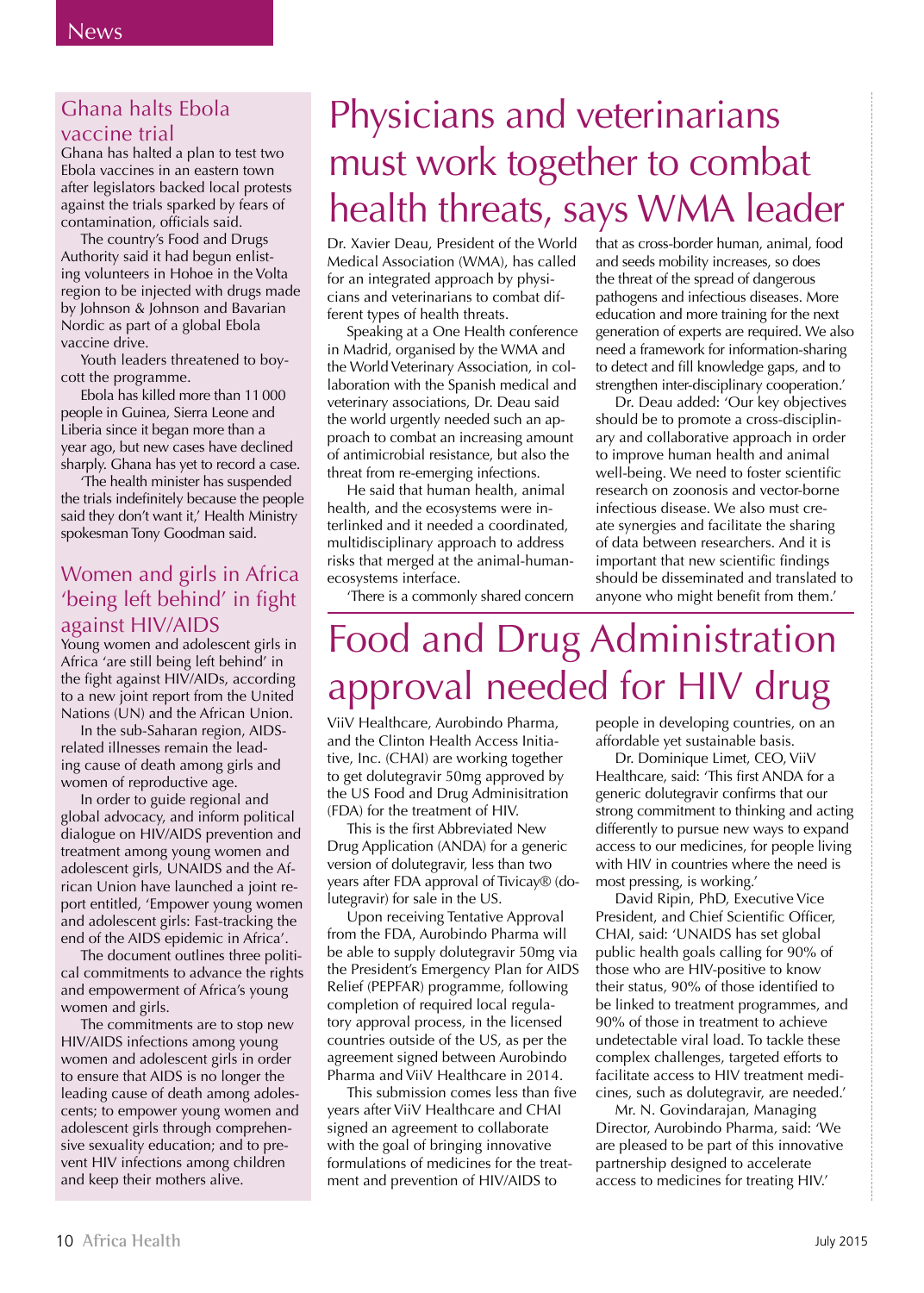### New app for testing eyesight is as effective as optician's test

A smartphone app is as effective at testing eyesight as an optician's clinic, a trial suggests.

The team, at the London School of Hygiene and Tropical Medicine, hope it can transform eye care for millions of people in remote parts of the world.

Trials on 233 people in Kenya, published in *JAMA Ophthalmology*, showed the phone produces the same results as eye charts.

It is often easy to treat with something as simple as a pair of glasses or cataract surgery, but a lot of people are beyond the reach of even the basis eye exam.

The team in London, with colleagues from Scotland, modified a smartphone to develop a series of eye tests that could be used with little training and were easily portable.

The Portable Eye Examination Kit (Peek) uses the phone's camera to scan the lens of the eye for cataracts.

Its 'Acuity App' uses a shrinking letter, which appears on screen, and is used as a basic vision test. It uses the camera's flash to illuminate the back of the eye to check for disease.

The first clinical data from tests in



Kenya show the vision test gives the same results as the rows of letters pinned to an optician's wall. Their eyes were examined both in their homes and at an eye clinic.  $\frac{9}{5}$ *Photo from http://www.bbc.co.uk/news*

Dr. Andrew Bastawrous, who led the project, said: 'The main reason for most people not getting eye treatment is simply that they don't access the services and that's usually because the services are so far away from them or are unaffordable.

'If we can detect people with visual impairment much earlier on then we have a much greater chance of increasing awareness and ensuring they have appropriate treatment.

The phone is relatively cheap, costing around £300 rather than using bulky eye examination equipment costing in excess of £100 000.

The International Agency for the Prevention of Blindness believes the app could be a 'game changer'.

### The Medicines Patent Pool releases 2014 annual report

The Medicines Patent Tool (MPP) released its 2014 annual report in May highlighting significant steps to increase access to World Health Organization (WHO)-recommended HIV medicines in low- and middle-income countries.

The MPP signed three licensing agreements and 17 sub-licensing agreements in 2014, and now holds licenses for 12 antiretrovirals (ARVs) from six patent holders.

Its generic partners have distributed 2.18 billion doses of HIV medicines in 117 countries to date. A United Nationsbacked organisation, MPP published its annual 'report card' during the week of the 68th World Health Assembly.

'MPP plays a strong role in supporting overall global health objectives through voluntary licensing agreements that speed development of low-cost,

generic medicines to development countries,' said Greg Perry, Executive Director, MPP. 'Twenty Fourteen was a stellar year. We signed licenses with patent holders AbbVie, Gilead Sciences and ViiV Healthcare, and expanded our network of generic manufacturers to ten companies now working on more than 50 medicine development projects.'

MPP estimates that it has saved the international community \$79 million through discounted prices of HIV medicines and lower royalty payments, equivalent to one year of treatment for approximately 625 000 people living with HIV globally. Its efforts to spur generic competition for new ARVs could result in an additional 22 million patient-years of ARV treatment and generate between 1.18 billion and 1.4 billion in savings through 2028.

#### Germany to support Sierra Leone's health sector

The German Federal Ministry for Economic Co-operation and Development, is committing 22 million euro's to further boost Sierra Leone's health service delivery.

Director-General for German Federal Ministry for Economic Cooperation and Development, Gudrun Grosse Wiesmann disclosed this in a media briefing at the conference hall of the Ministry of Health and Sanitation, Youyi Building in Freetown.

Madam Wiesmann said that her government is increasing its involvement in the health sector in Africa, the reason being that most of the local health systems are often weak, coupled with the recent Ebola outbreak in West Africa.

She said the programme will be launched with bilateral development co-operation funds of up to 205 million euro's for the three affected West African states, for 2015/2016, and will focus on training, information campaigns, and equipment.

#### Rotary grants US\$40.3 million to eradicate polio worldwide

The continued fight to stamp out polio will receive an additional \$40.3 million boost from Rotary to support immunisation activities and research carried out by the Global Polio Eradication Initiative.

The funding comes at a critical time as Nigeria, the last polio-endemic country in Africa, approaches one-year since its last case of polio. If the current progress continues, the World Health Organization may remove Nigeria from the list of polio-endemic countries as early as September. In addition to the notable progress in Nigeria, no new cases of polio have been reported anywhere in Africa since August 2014.

Experts do, however, strongly caution that it is too soon to fully celebrate. Nigeria needs to go an additional two years without polio to be certified polio-free. Funding and support for high-quality immunisation campaigns and surveillance activities will be key to sustaining current gains.

'We are closer than we've ever been to wiping out polio,' said Mike McGovern, chair of Rotary's International PolioPlus Committee.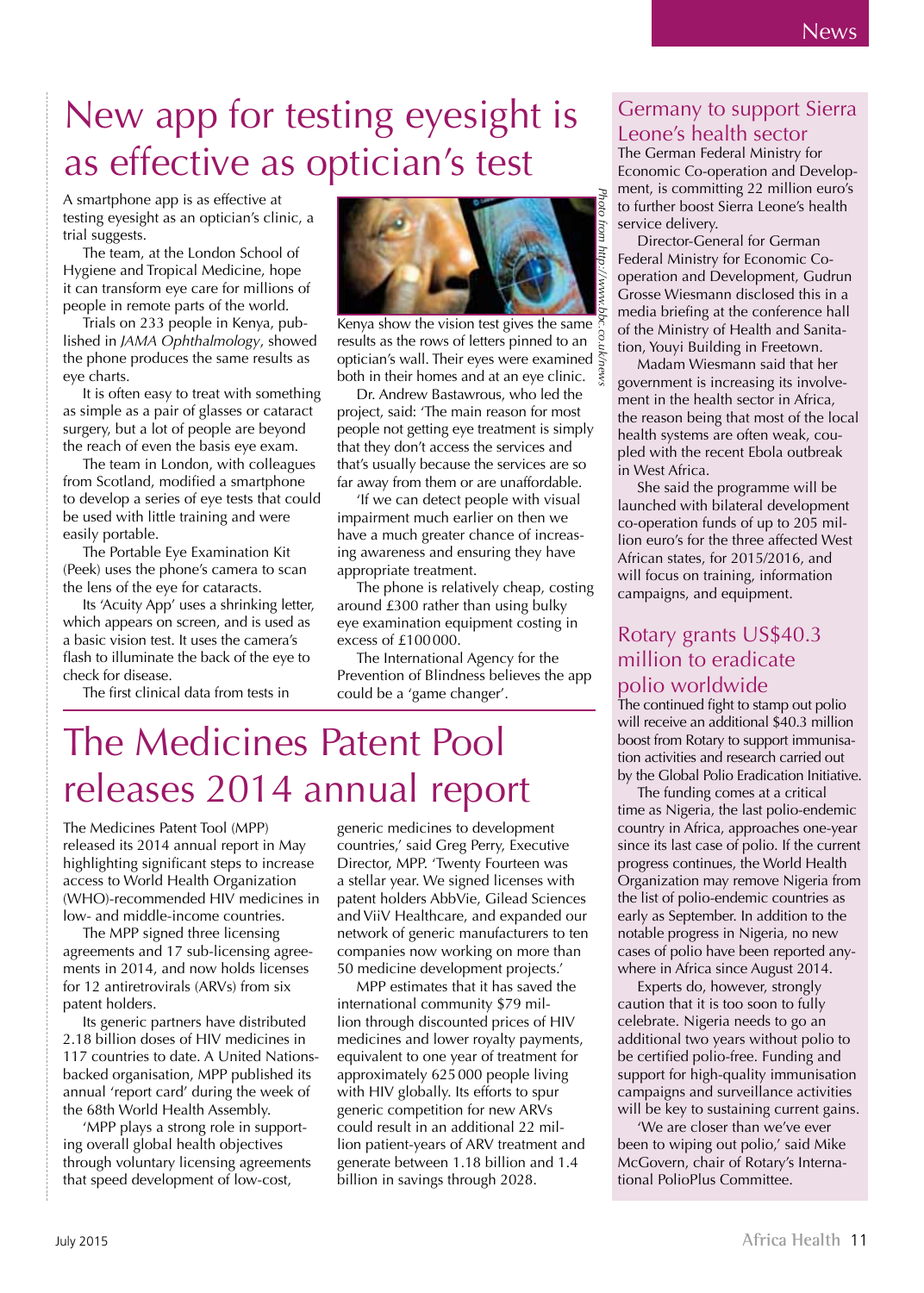#### Philips transforms Intensive Care Unit in Kenyan hospital

Philips have unveiled an entirely refurbished Intensive Care Unit (ICU) at Machakos Hospital, Kenya.

This is the first of eleven ICU departments in hospitals across the country that Philips is transforming as part of a tender contract awarded to Philips by the Central Government of Kenya to support healthcare revitalisation across the country.

 Philips has adopted an approach known as Managed Equipment Services (MES). This approach means that Philips has taken full responsibility for the entire renovation, and has sourced and provided all required facilities, not just the technology and equipment. This also included working with external third parties to deliver all necessary solutions for a world-class ICU.



#### New formulation of HIV treatment to save children's lives

Children affected by HIV/AIDS will benefit from the decision by the United States Food and Drug Administration to grant approval to a new antiretroviral formulation that can be mixed with food to make it easier for children living with HIV to take the life-saving medicines, UNAIDS and UNICEF have said.

'Treatment innovations such as this that replace unpleasant and bad tasting medicines are a real breakthrough, accelerating access to treatment for children and keeping our youngest healthy,' said Michel Sidibé, Executive Director of UNAIDS. 'It is unacceptable that only 24% of children living with HIV have access to antiretroviral medicines.'

The oral tablets contain an antiretroviral formulation of lopinavir and ritonavir. The treatment is heat stable and more palatable than medicines currently available.

# From Abidjan to Addis: Delivering in 2015 for Africa

A new funding plan to deliver basic health and education for everyone is essential to end extreme poverty, according to The ONE Campaign's DATA Report 2015: 'Putting the Poorest First', which was in Abidjan, in the margins of the African Development Bank Group Annual Meetings.

ONE's analysis shows that development partners are missing their targets and financial support for the least developed countries (LDCs) continues to fall. Although LDCs are increasingly home to those who live on less than \$1.25 a day, they received less than a third of aid in 2014. Had that share been increased to 50%, an additional \$26.5 billion would have been available to those who need it most.

ONE is calling for better-targeted development assistance to be coupled with increased domestic revenues from developing countries' own governments to fund access to basic social services for everyone by 2020.

Investments in agriculture and energy are essential, along with action to clamp down on corruption, curb illicit financial flows, and drive up transparency so citizens can follow the money from resources to results.

Dr. Sipho S. Moyo, ONE's Africa Executive Director, said: 'More than twothirds of the least developed countries are in Africa; these countries bear a growing share of the world's extreme poor. Decisions taken this year could be transformative for them and shape the course of history.'

The DATA report sets out a five-point plan for the world's poorest to be agreed at the pivotal Financing for Development conference (held this month), which must include access to basic service, increased domestic government revenues, development assistance where it is most needed, sustainable inclusive growth, and strong accountability through a data revolution to ensure that commitments are followed through.

### The WHO calls on Africa to increase investment in health systems

The World Health Organization (WHO) has called on African governments



to invest more into improving health systems in order to improve the quality of healthcare services.

The WHO Director for Africa Matshidiso Moeti, who was on a three-day visit to Zambia, said that funding to health systems in Africa is still below the required threshold, adding that both national governments and cooperating partners should ensure that this is increased.

'Africa is facing challenges in dealing with communicable diseases and in recent years, we have seen the emergence of non-communicable diseases and this requires improved healthcare systems. But unfortunately, health care

systems are still under-funded in many countries,' she said.

She also said that The United Nations health agency has come up with guidelines that countries could use to embrace herbal medicines so that medicines are integrated in national healthcare delivery systems.

Meanwhile, WHO has commitment itself to continue helping Zambia improve its healthcare delivery system. She said the two parties agreed to work on a partnership that will ensure universal healthcare coverage throughout the country by training more healthcare workers, ensuring sustained provision of medicines, and building infrastructure.

'Zambia still has a big gap in healthcare delivery systems and we agreed that we need to work together to improve the situation. The WHO is committed to help Zambia improve its healthcare system, 'she said.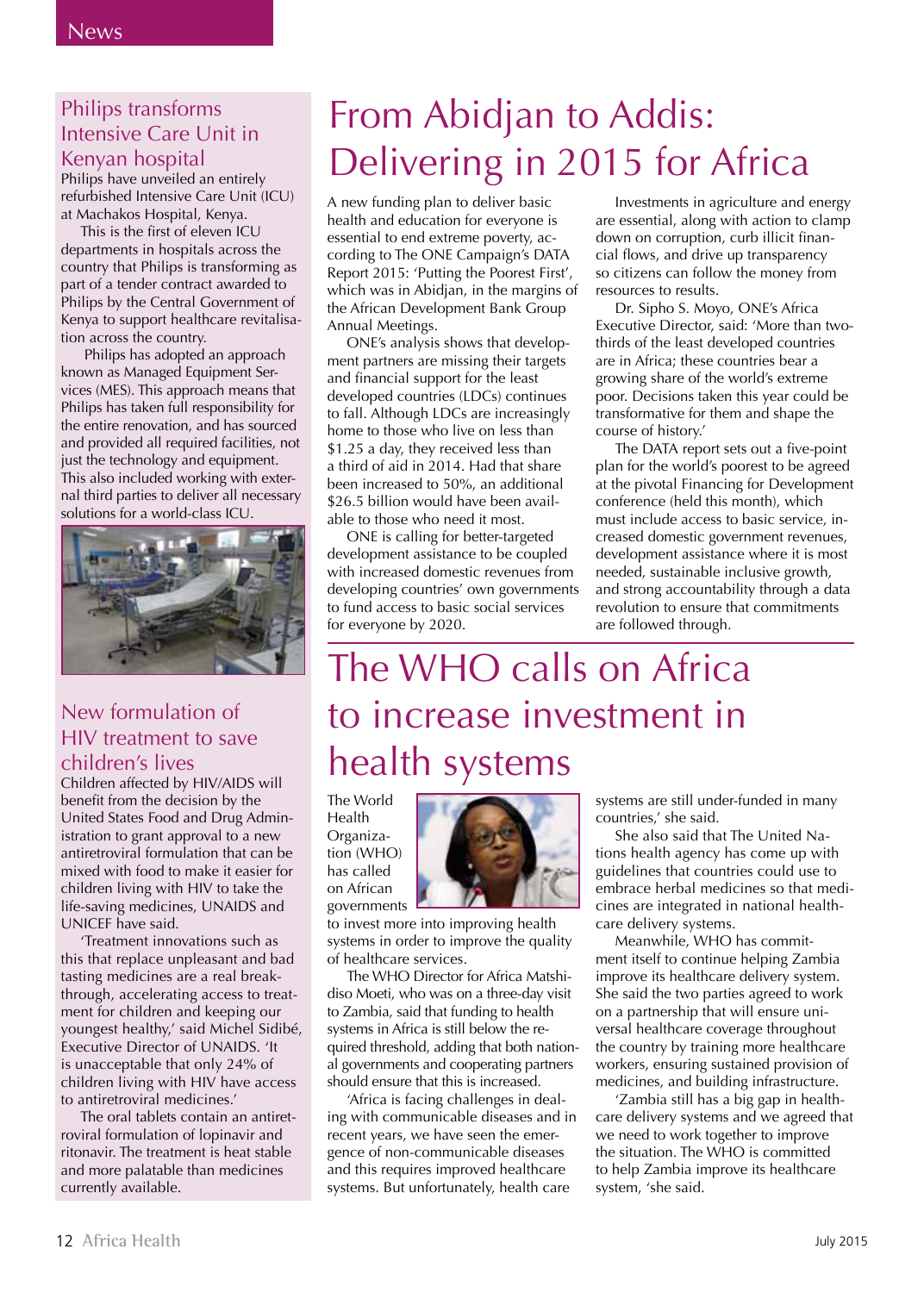



E mail: hmduk@hmdhealthcare.com Website: www.hmdhealthcare.com

YOUR DEFENCE AGAINST AIDS/HEPATITIS

r2hc research for health

# Funding Alert: Research for Health in Humanitarian Crises - 3rd Call Open

Are you interested in conducting research exploring public health practice in humanitarian crises?

Do you know of public health interventions that could be adapted and made effective in a humanitarian context?



**wellcome**trust

The Research for Health in Humanitarian Crises (R2HC) programme funds public health research aiming to improve health outcomes by strengthening the evidence base of what works in humanitarian crises. Partnerships between academic institutions and humanitarian organisations is a key requirement for funding.

#### **Deadline for expressions of interest: 20 July 2015**

r2hc@elrha.org www.elrha.org/r2hc/home

E-mail: hmdhealthcare@vsnl.com